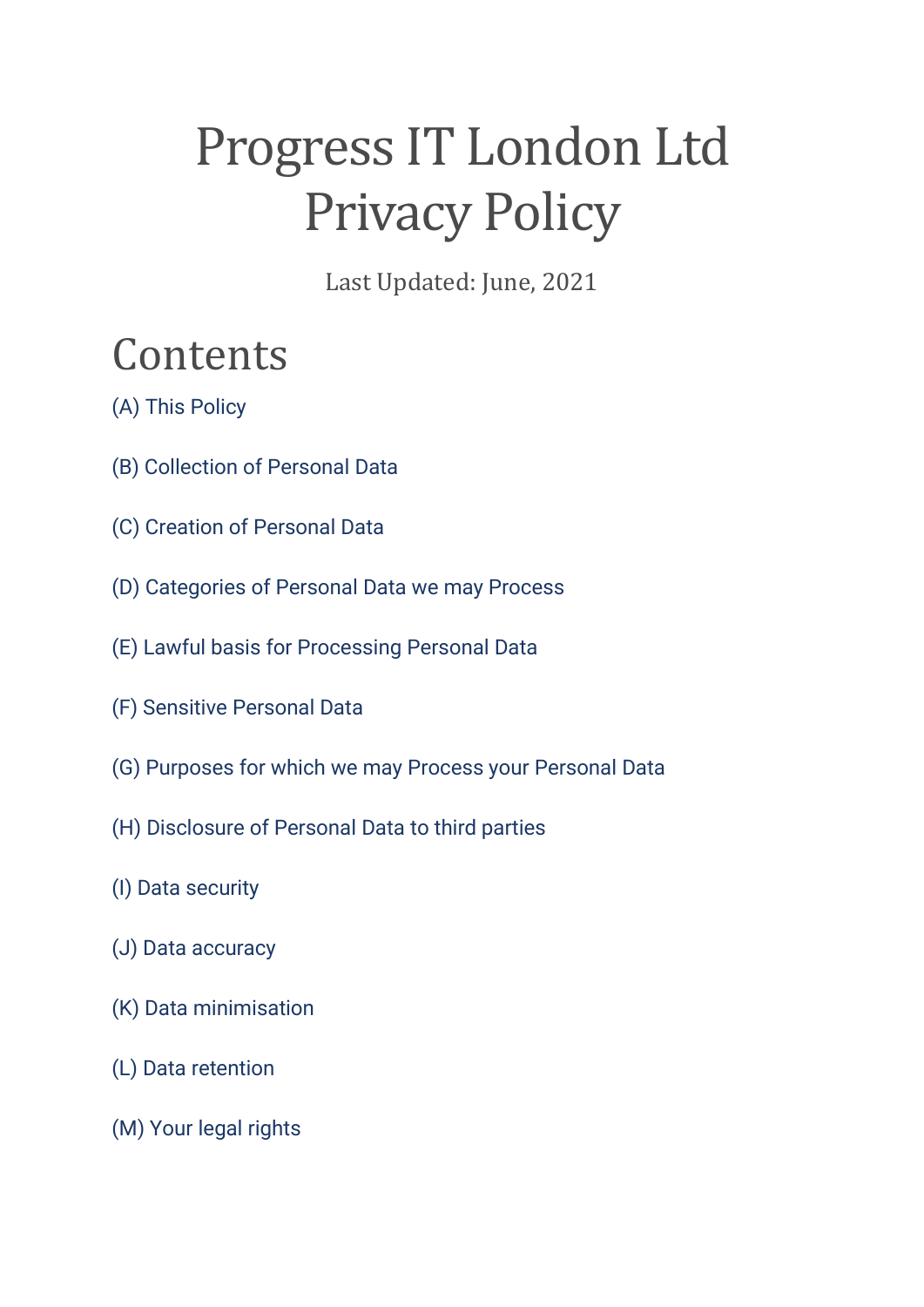[\(N\) Cookies and similar technologies \(Cookie Policy\)](https://www.vipre.com/privacy/#O)

- [\(O\) Terms of Use](https://www.vipre.com/privacy/#P)
- [\(P\) Direct marketing](https://www.vipre.com/privacy/#Q)
- [\(Q\) Contact details](https://www.vipre.com/privacy/#R)
- [\(R\) Definitions](https://www.vipre.com/privacy/#S)

### Introduction

The protection of our customers' privacy is very important. That said, part of our mission is to keep you informed about security and privacy threats and to ensure that your protection options are known and understood by you, and this goal necessarily requires that we know who you are and how to reach you. As with most things, protecting your privacy is a balancing act. Our privacy policy explains how we work to protect your privacy and your rights. If you have any questions, however, you can reach out to us at any time and ask for clarification.

# **(A) This Policy**

### **Summary – This Policy**

This Policy explains how we may Process your Personal Data. This Policy may be amended or updated from time to time, so please check it regularly for updates.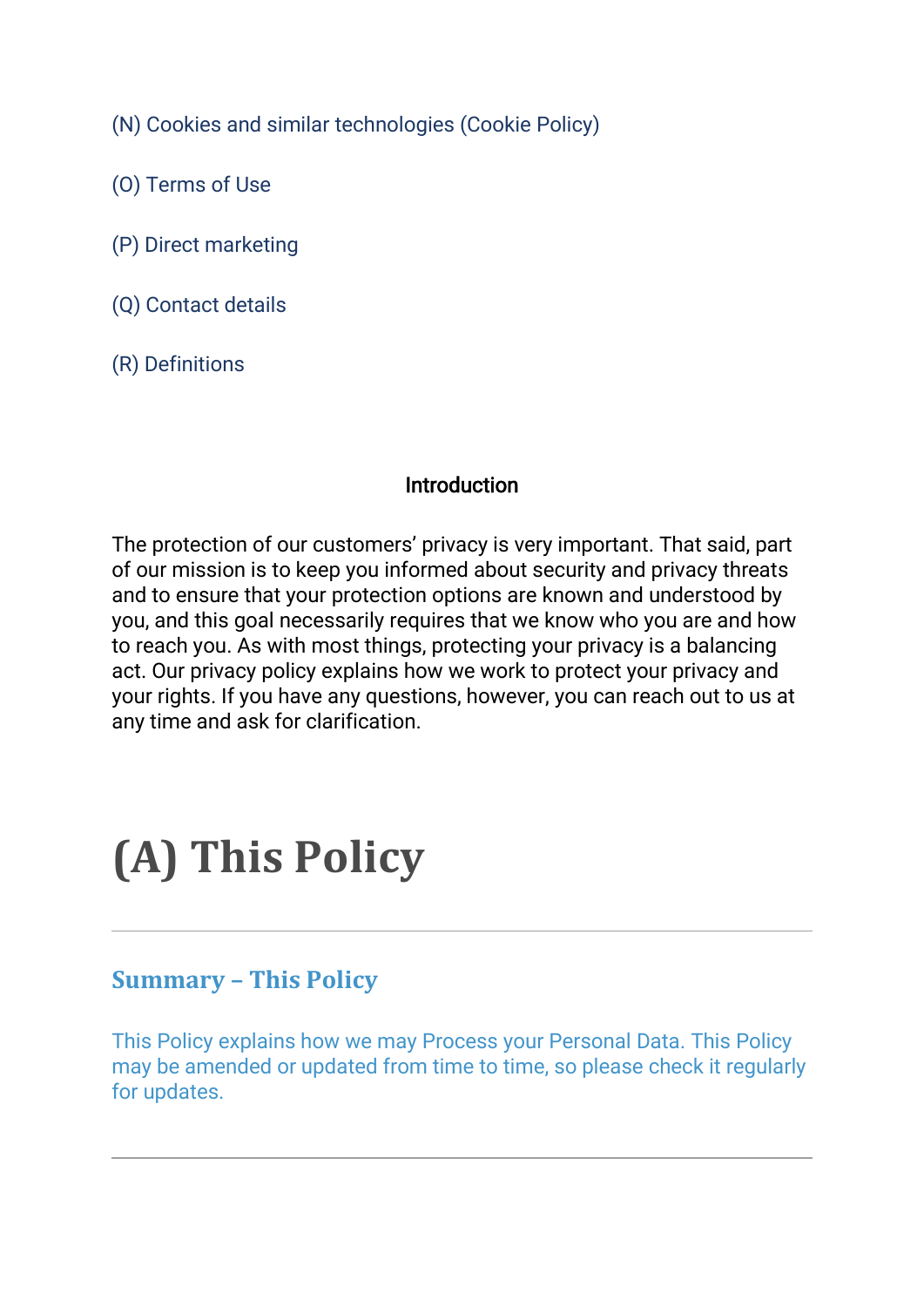This Policy is issued by Progress IT London Ltd. on behalf of itself, its subsidiaries, and its affiliates (together, "Company", "we", "us" and "our") and is addressed to individuals outside our organisation with whom we interact, including customers, visitors to our Sites, users of our Apps, and other users of our services (together, "you"). Defined terms used in this Policy are explained in Section (S) below.

For the purposes of this Policy, Company is the Controller. This Policy covers the information practices relating to Company for the services offered now or in the future. Contact details are provided in Section (R) below.

This Policy may be amended or updated from time to time to reflect changes in our practices with respect to the Processing of Personal Data, or changes in applicable law. We encourage you to read this Policy carefully, and to regularly check this page to review any changes we might make in accordance with the terms of this Policy.

# **(B) Collection of Personal Data**

### Summary – Collection of Personal Data

We may collect or obtain Personal Data about you: directly from you (e.g., where you contact us); in the course of our relationship with you (e.g., if you make a purchase); when you make your Personal Data public (e.g., if you make a public post about us on social media); when you download, install, or use any of our Apps; when you visit our Sites; when you register to use any of our Sites, Apps, or services; or when you interact with any third party content or advertising on a Site or in an App. We may also receive Personal Data about you from third parties (e.g., law enforcement authorities).

Collection of Personal Data: We may collect Personal Data about you from the following sources: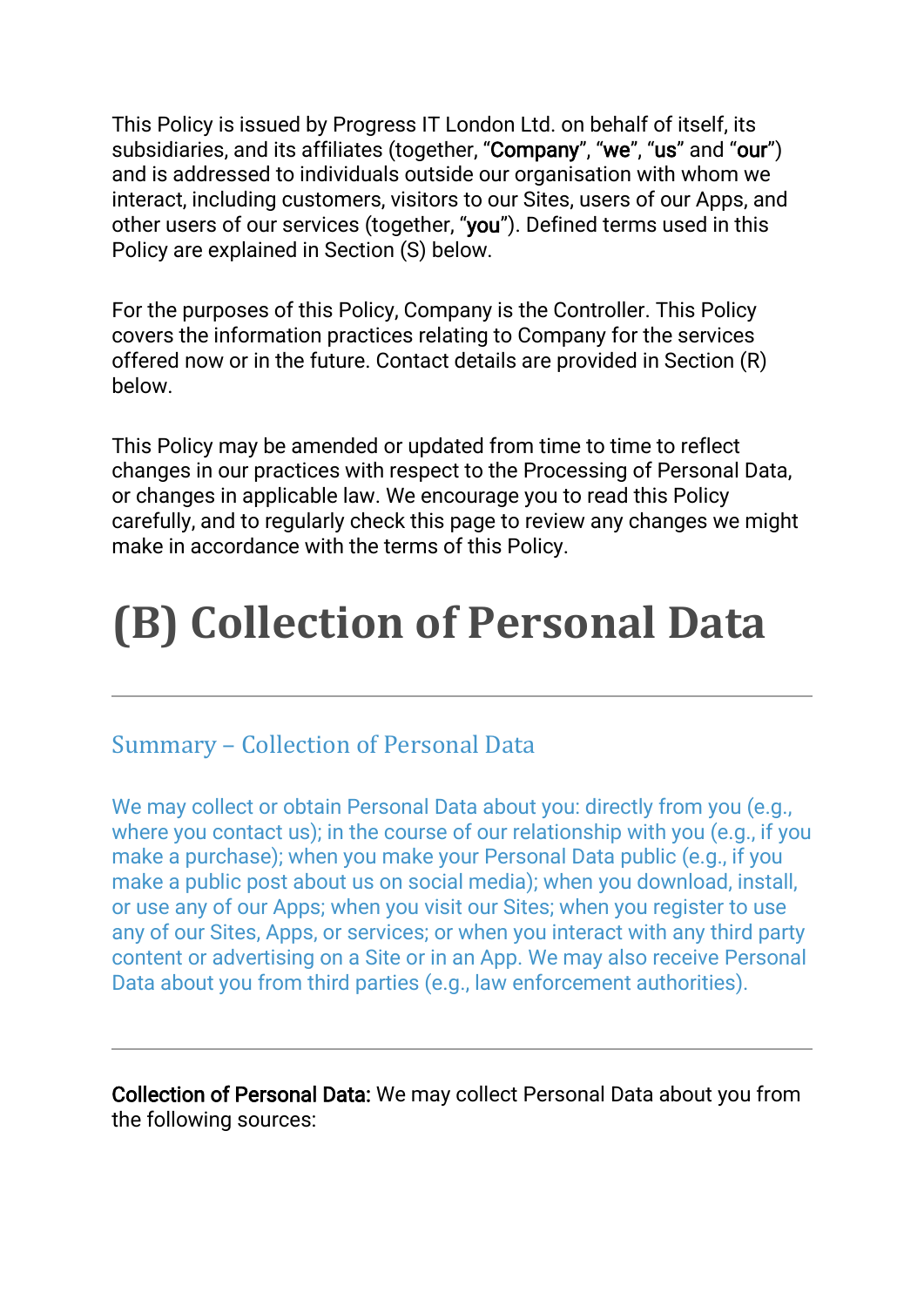- Data you provide: We may obtain your Personal Data when you provide it to us (e.g., where you contact us via email or telephone, or by any other means, or when you provide us with your business card).
- Relationship data: We may collect or obtain your Personal Data in the ordinary course of our relationship with you (e.g., if you purchase a service from us).
- Data you make public: We may collect or obtain your Personal Data that you manifestly choose to make public, including via social media (e.g., we may collect information from your social media profile(s), if you make a public post about us).
- App data: We may collect or obtain your Personal Data when you download or use any of our Apps.
- Site data: We may collect or obtain your Personal Data when you visit any of our Sites or use any features or resources available on or through a Site.
- Registration details: We may collect or obtain your Personal Data when you use, or register to use, any of our Sites, Apps, or services.
- Content and advertising information: If you choose to interact with any third party content or advertising on a Site or in an App, we may receive Personal Data about you from the relevant third party.
- Third party information: We may collect or obtain your Personal Data from third parties who provide it to us (e.g., credit reference agencies; law enforcement authorities; etc.).

# **(C) Creation of Personal Data**

We may also create Personal Data about you, such as records of your interactions with us, and details of your purchase history for internal administration purposes and analysis.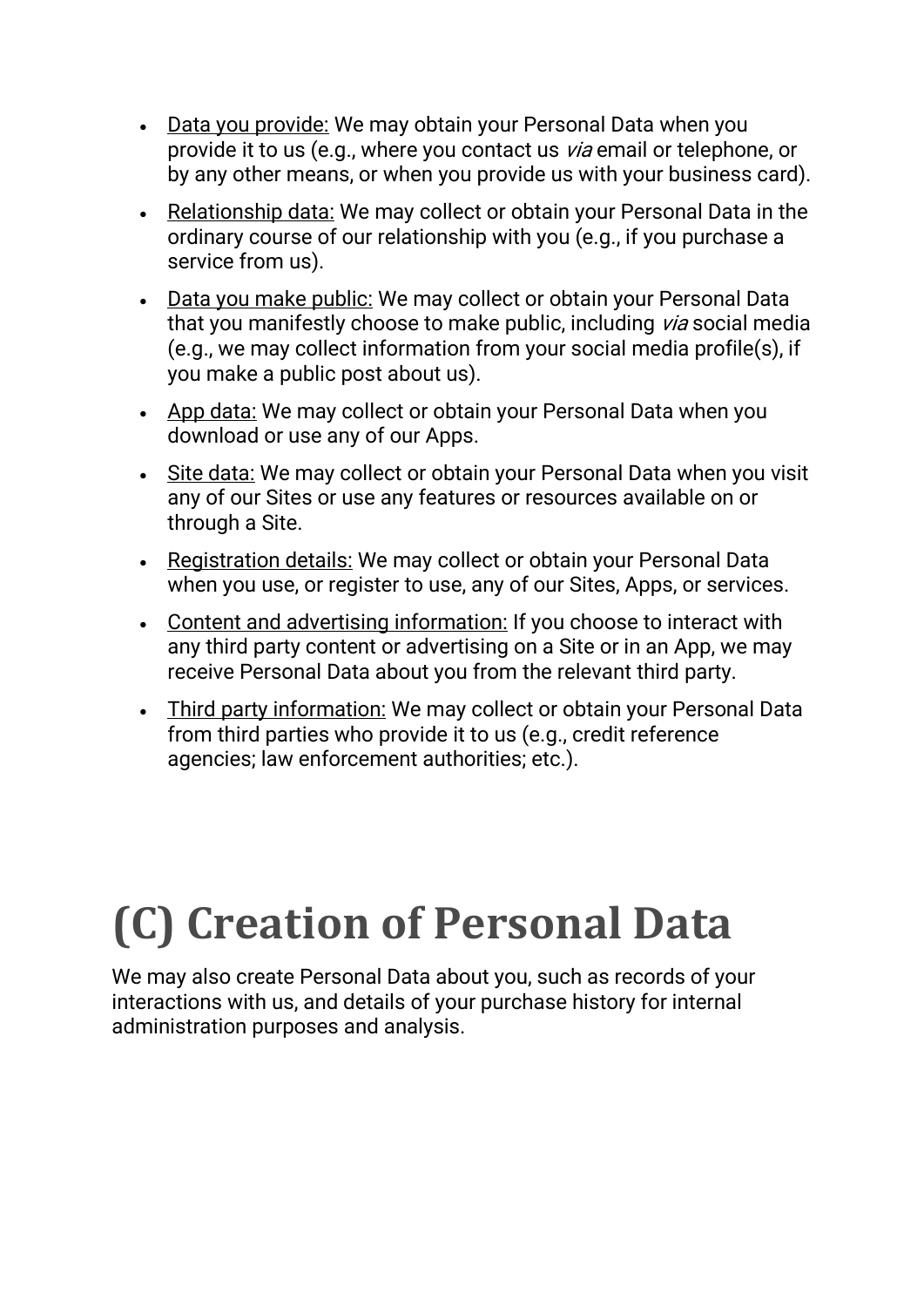## **(D) Categories of Personal Data we may Process**

### **Summary – Categories of Personal Data we may Process**

We may Process: your personal details (e.g., your name); demographic data (e.g., your age); your contact details (e.g., your address); records of your consents; purchase details; payment details (e.g., your billing address); information about our Sites and Apps (e.g., the type of device you are using); details of your employer (where relevant); information about your interactions with our content or advertising; and any views or opinions you provide to us.

We may Process the following categories of Personal Data about you:

- Personal details: given name(s); preferred name; and photograph.
- Demographic information: gender; date of birth/age; nationality; salutation; job title/industry; and language preferences.
- Contact details: correspondence address; telephone number; email address; and details of your public social media profile(s).
- Consent records: records of any consents you may have given, together with the date and time, means of consent and any related information (e.g., the subject matter of the consent).
- Purchase details: records of purchases and prices.
- Payment details: invoice records; payment records; billing address; payment method; bank account number or credit card number; cardholder or accountholder name; card or account security details; card 'valid from' date; and card expiry date; BACS details; SWIFT details; IBAN details; payment amount; payment date; and records of checks.
- Data relating to our Sites and Apps: device type; operating system; browser type; browser settings; IP address; language settings; dates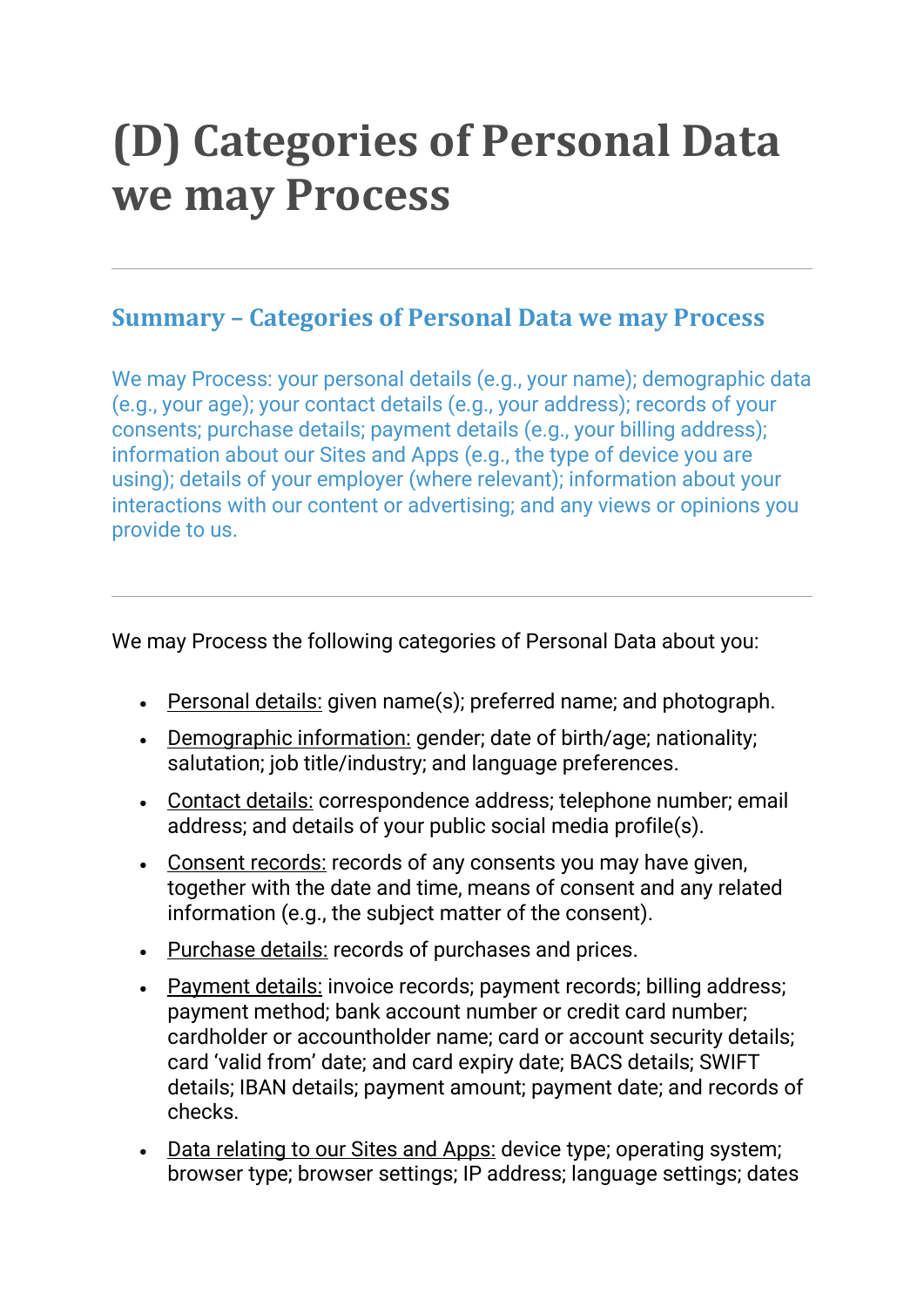and times of connecting to a Site; App usage statistics; App settings; dates and times of connecting to an App; location data, and other technical communications information (some of which may constitute Personal Data); username; password; security login details; usage data; aggregate statistical information.

- Employer details: where you interact with us in your capacity as an employee, the contact information of your employer (including name, address, telephone number and email address) to the extent relevant.
- Content and advertising data: records of your interactions with our online advertising and content, records of advertising and content displayed on pages or App screens displayed to you, and any interaction you may have had with such content or advertising (including mouse hover, mouse clicks, any forms you complete (including incomplete forms not submitted) and any touchscreen interactions).
- Views and opinions: any views and opinions that you choose to send to us, or publicly post about us on social media platforms.

## **(E) Lawful basis for Processing Personal Data**

### **Summary – Lawful basis for Processing Personal Data**

We may Process your Personal Data where: you have given your prior, express consent; the Processing is necessary for a contract between you and us; the Processing is required by applicable law; the Processing is necessary to protect the vital interests of any individual; or where we have a valid legitimate interest in the Processing.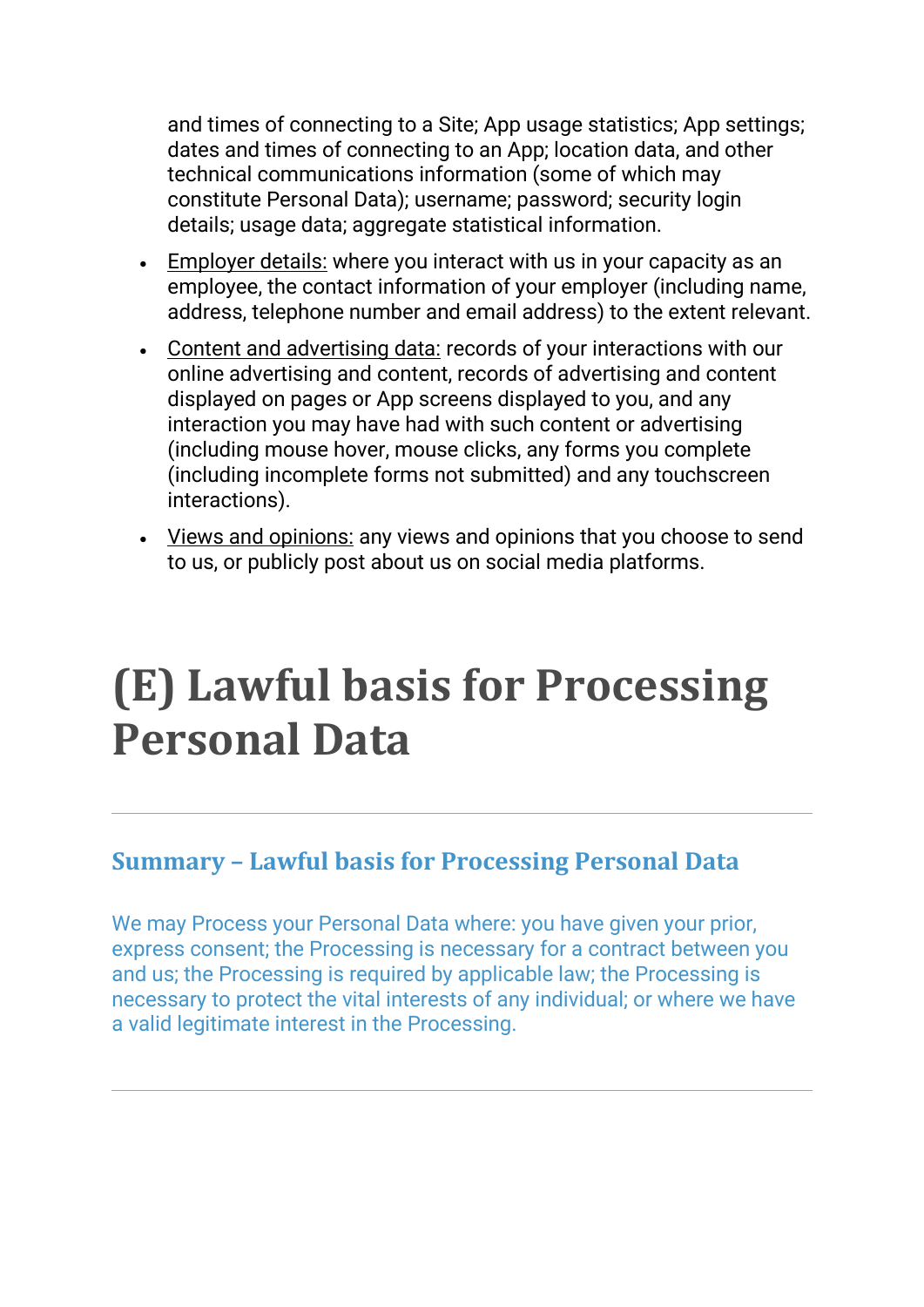In Processing your Personal Data in connection with the purposes set out in this Policy, we may rely on one or more of the following legal bases, depending on the circumstances:

- Consent: We may Process your Personal Data where we have obtained your prior, express consent to the Processing (this legal basis is only used in relation to Processing that is entirely voluntary – it is not used for Processing that is necessary or obligatory in any way);
- Contractual necessity: We may Process your Personal Data where the Processing is necessary in connection with any contract that you may enter into with us;
- Compliance with applicable law: We may Process your Personal Data where the Processing is required by applicable law;
- Vital interests: We may Process your Personal Data where the Processing is necessary to protect the vital interests of any individual; or
- Legitimate interests: We may Process your Personal Data where we have a legitimate interest in carrying out the Processing for the purpose of managing, operating or promoting our business, and that legitimate interest is not overridden by your interests, fundamental rights, or freedoms.

# **(F) Sensitive Personal Data**

#### Summary – Sensitive Personal Data

We do not seek to collect or otherwise Process your Sensitive Personal Data. Where we need to Process your Sensitive Personal Data for a legitimate purpose, we do so in accordance with applicable law.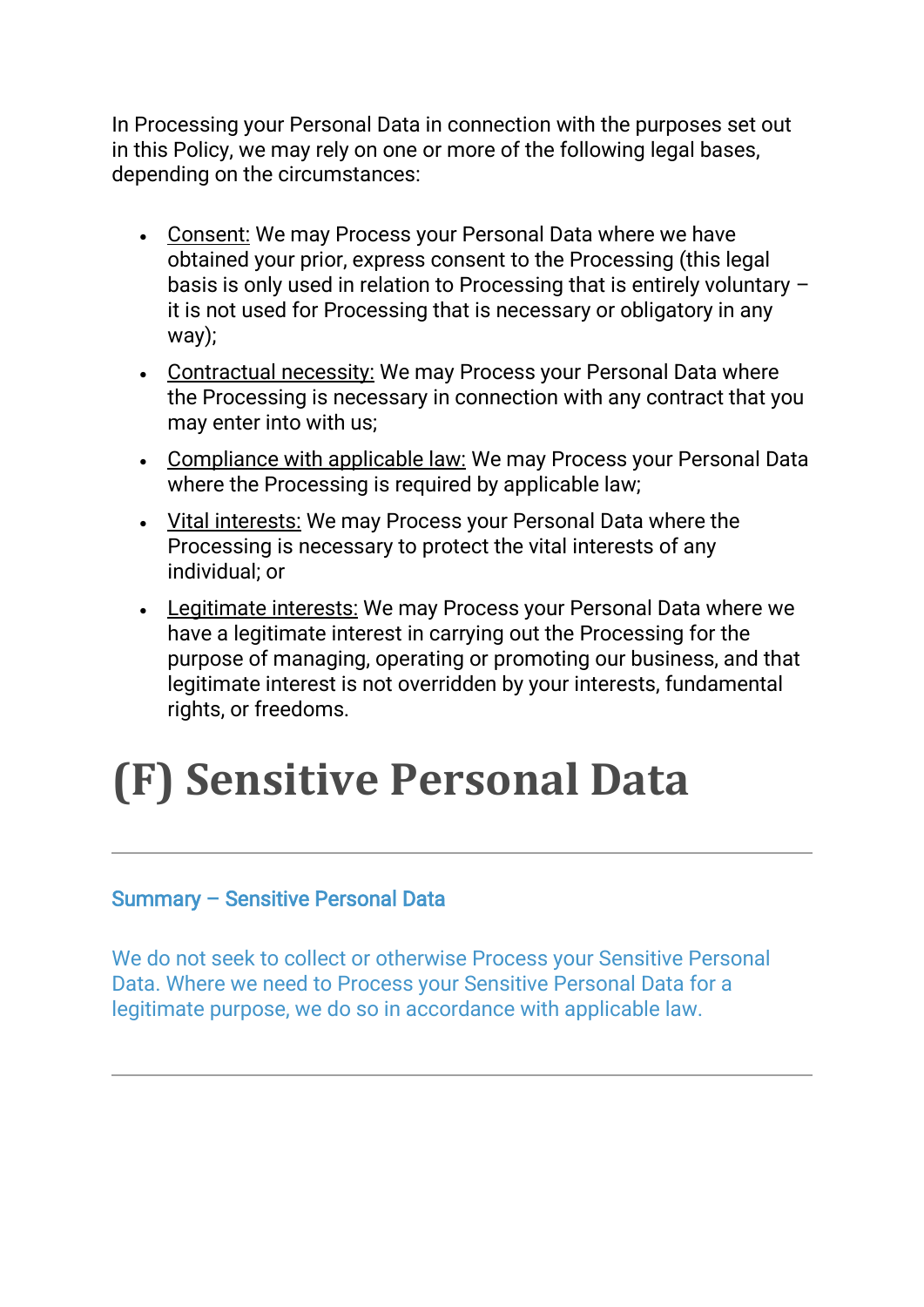We do not seek to collect or otherwise Process your Sensitive Personal Data in the ordinary course of our business. Where it becomes necessary to process your Sensitive Personal Data for any reason, we rely on one of the following legal bases:

- Compliance with applicable law: We may Process your Sensitive Personal Data where the Processing is required or permitted by applicable law (e.g., to comply with our diversity reporting obligations);
- Detection and prevention of crime: We may Process your Sensitive Personal Data where the Processing is necessary for the detection or prevention of crime (including the prevention of fraud);
- Establishment, exercise or defence of legal rights: We may Process your Sensitive Personal Data where the Processing is necessary for the establishment, exercise or defence of legal rights; or
- Consent: We may Process your Sensitive Personal Data where we have, in accordance with applicable law, obtained your prior, express consent prior to Processing your Sensitive Personal Data (this legal basis is only used in relation to Processing that is entirely voluntary – it is not used for Processing that is necessary or obligatory in any way).

## **(G) Purposes for which we may Process your Personal Data**

## **Summary – Purposes for which we may Process your Personal Data**

We may Process your Personal Data for the following purposes: providing services to you; operating our Sites and Apps; communicating with you; managing our IT systems; health and safety; financial management; conducting surveys; ensuring the security of our premises and systems;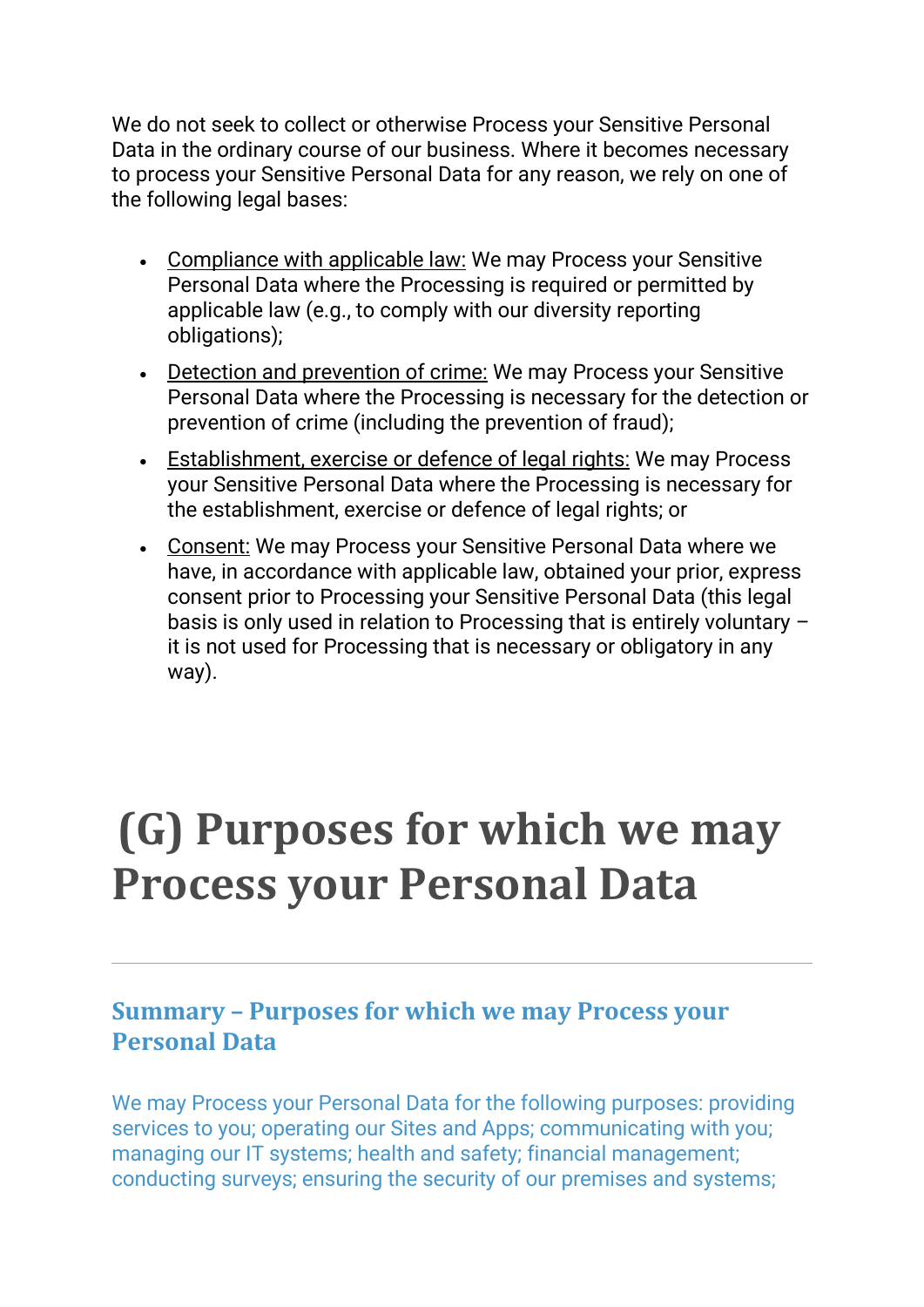conducting investigations where necessary; compliance with applicable law; and improving our Sites, Apps, and services.

The purposes for which we may Process Personal Data, subject to applicable law, include:

- Provision of services to you: providing our Sites, Apps, and services to you; communicating with you in relation to those services, and providing you with promotional items at your request or in connection with those services or similar services.
- Our Sites and Apps: operating and managing our Sites and our Apps; providing content to you; displaying advertising and other information to you; communicating and interacting with you via our Sites and our Apps; identifying issues with our Sites and Apps and planning improvements to or creating new Sites and Apps; and notifying you of changes to any of our Sites, our Apps, or our services.
- Communications: communicating with you  $via$  any means (including via email, telephone, text message, social media, post or in person) news items and other information in which you may be interested, subject to ensuring that such communications are provided to you in compliance with applicable law; maintaining and updating your contact information where appropriate; and obtaining your prior, opt-in consent where required.
- Communications and IT operations: management of our communications systems; operation of IT security systems; and IT security audits.
- Financial management: sales; finance; corporate audit; and vendor management.
- Surveys: engaging with you for the purposes of obtaining your views on our services.
- Security: physical security of our premises (including records of visits to our premises; and CCTV recordings); and electronic security (including login records and access details).
- Investigations: detecting, investigating, and preventing breaches of policy, and criminal offences, in accordance with applicable law.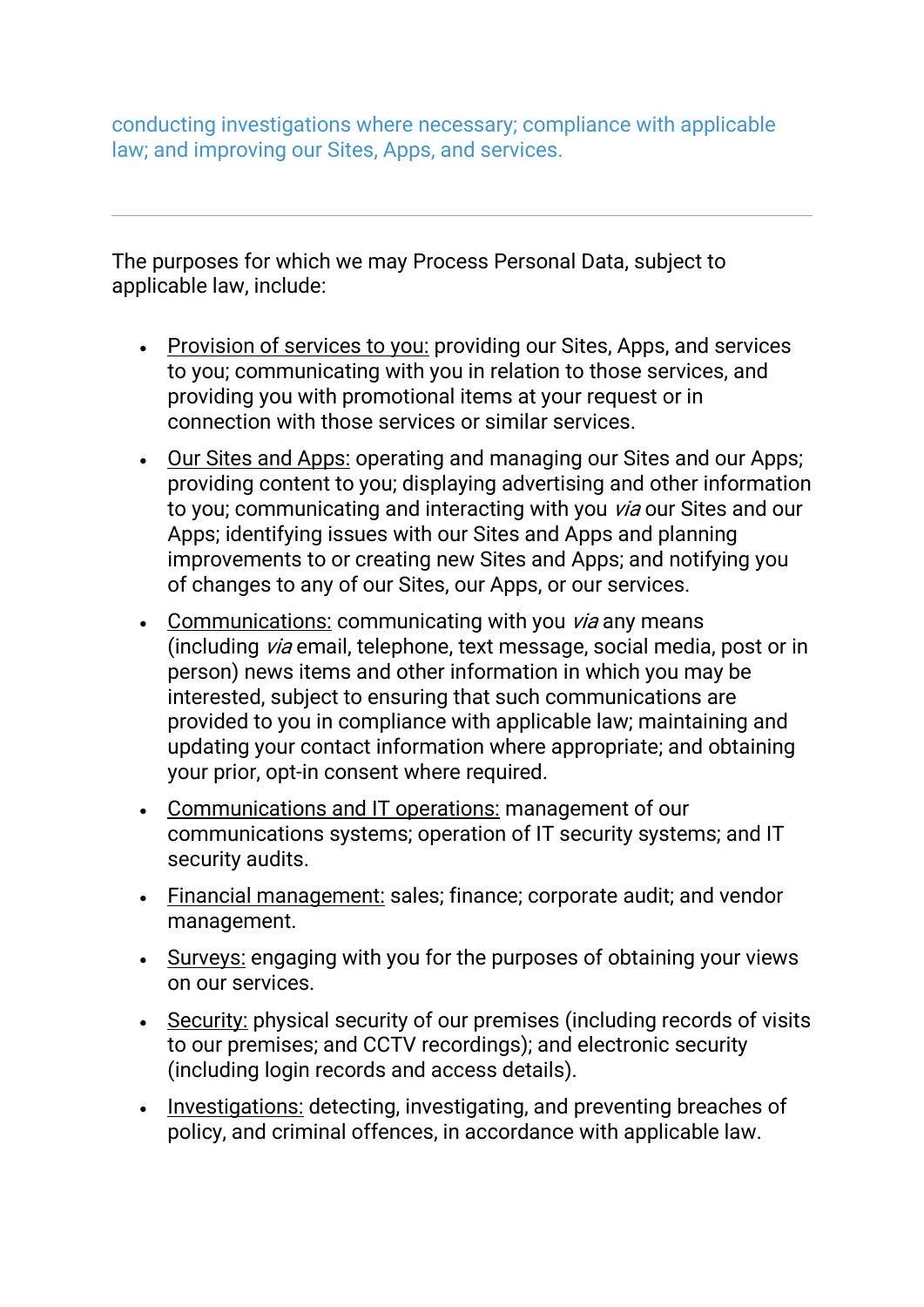- Legal proceedings: establishing, exercising, and defending legal rights.
- Legal compliance: compliance with our legal and regulatory obligations under applicable law.
- Improving our Sites, Apps, services: identifying issues with our Sites, our Apps, or our services; planning improvements to our Sites, our Apps, or our services; and creating new Sites, Apps, or services.

## **(H) Disclosure of Personal Data to third parties**

## **Summary – Disclosure of Personal Data to third parties**

We may disclose your Personal Data to: legal and regulatory authorities; our external advisors; our Processors; any party as necessary in connection with legal proceedings; any party as necessary for investigating, detecting or preventing criminal offences; any purchaser of our business; and any third party providers of advertising, plugins or content used on our Sites or our Apps.

We may disclose your Personal Data to other entities within the Company group, for legitimate business purposes (including operating our Sites and our Apps, and providing services to you), in accordance with applicable law. In addition, we may disclose your Personal Data to:

- legal and regulatory authorities, upon request, or for the purposes of reporting any actual or suspected breach of applicable law or regulation;
- outside professional advisors (such as accountants, auditors, or lawyers), subject to binding contractual obligations of confidentiality;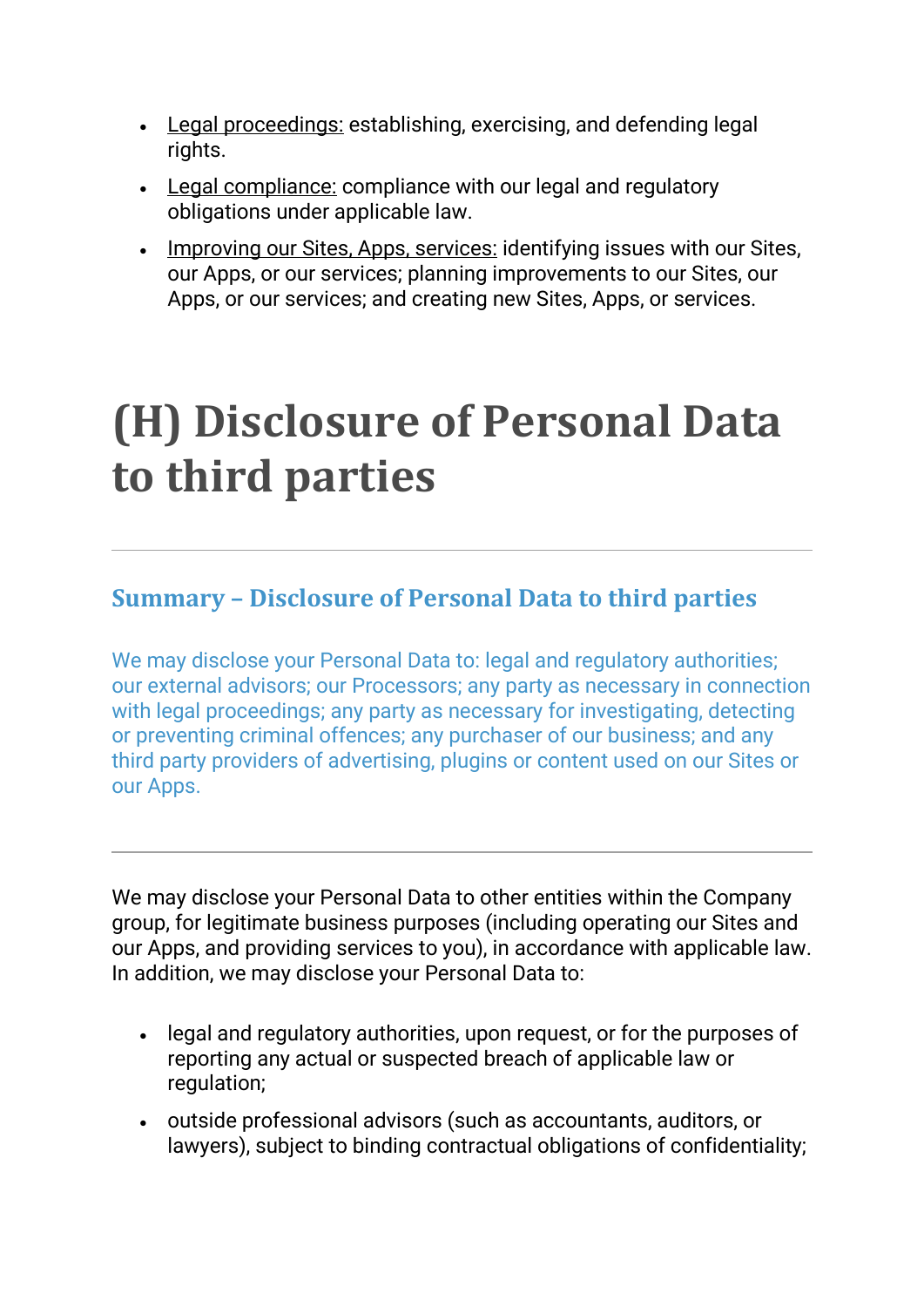- third party Processors (such as payment services providers; data centres; etc.), located anywhere in the world, subject to the requirements noted below in this Section (H);
- any relevant party, law enforcement agency or court, to the extent necessary for the establishment, exercise or defence of legal rights;
- any relevant party for the purposes of prevention, investigation, detection or prosecution of criminal offences or the execution of criminal penalties, including safeguarding against and the prevention of threats to public security;
- any relevant third party acquirer(s), in the event that we sell or transfer all or any relevant portion of our business or assets (including in the event of a reorganisation, dissolution or liquidation); and
- any relevant third party provider, where our Sites and our Apps use third party advertising, plugins or content. If you choose to interact with any such advertising, plugins or content, your Personal Data may be shared with the relevant third party provider. We recommend that you review that third party's privacy policy before interacting with its advertising, plugins or content.

If we engage a third-party Processor to Process your Personal Data, the Processor will be subject to binding contractual obligations to: (i) only Process the Personal Data in accordance with our prior written instructions; and (ii) use measures to protect the confidentiality and security of the Personal Data; together with any additional requirements under applicable law.

# **(I) Data security**

## **Summary – Data security**

We implement appropriate technical and organisational security measures to protect your Personal Data. Please ensure that any Personal Data that you send to us is sent securely.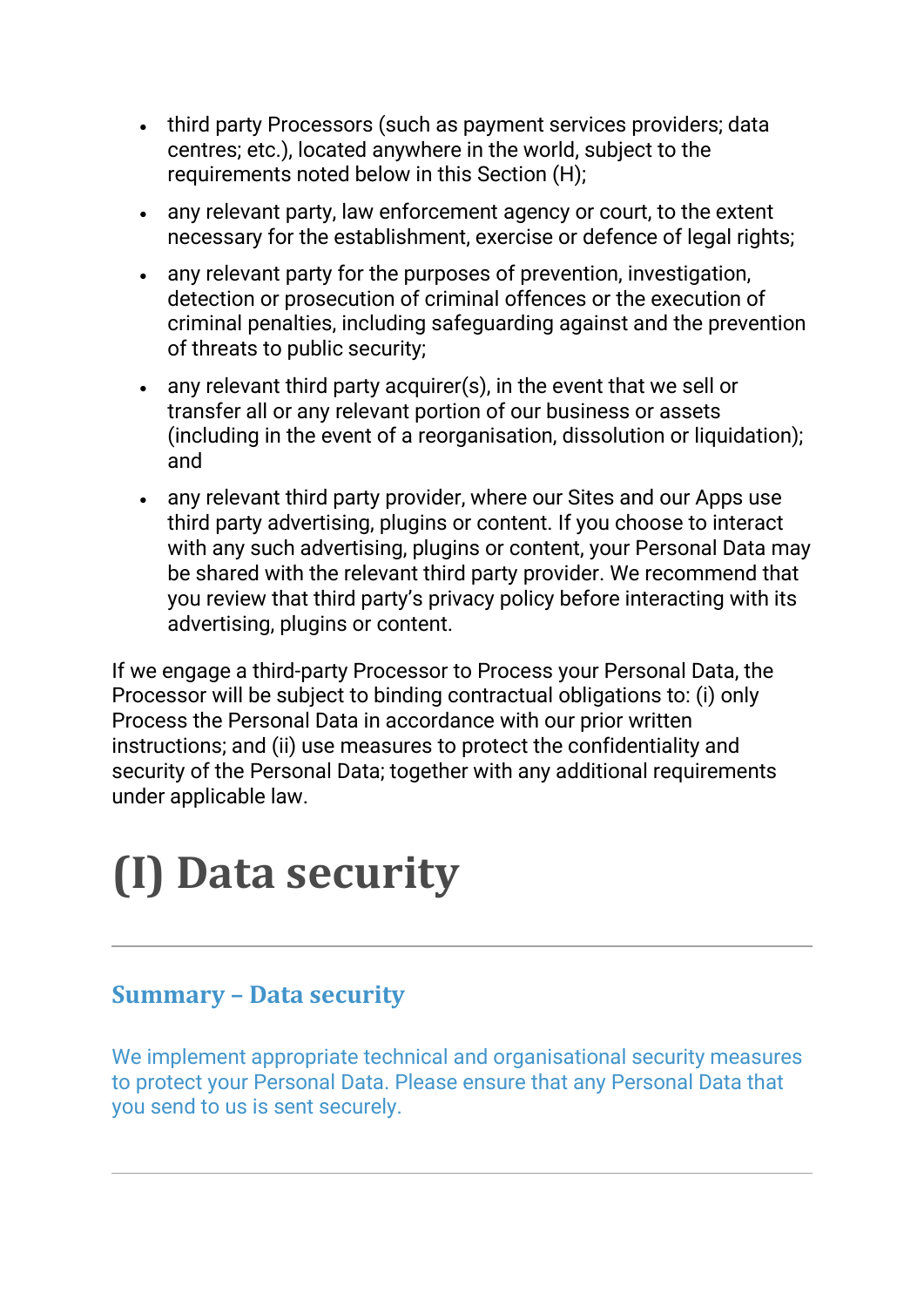We have implemented appropriate technical and organisational security measures designed to protect your Personal Data against accidental or unlawful destruction, loss, alteration, unauthorised disclosure, unauthorised access, and other unlawful or unauthorised forms of Processing, in accordance with applicable law.

Because the internet is an open system, the transmission of information *via* the internet is not completely secure. Although we will implement all reasonable measures to protect your personal data, we cannot guarantee the security of your data transmitted to us using the internet – any such transmission is at your own risk, and you are responsible for ensuring that any Personal Data that you send to us are sent securely.

# **(J) Data accuracy**

### **Summary – Data accuracy**

We take every reasonable step to ensure that your Personal Data are kept accurate and up-to-date and are erased or rectified if we become aware of inaccuracies.

We take every reasonable step to ensure that:

- your Personal Data that we Process are accurate and, where necessary, kept up to date; and
- any of your Personal Data that we Process that you inform us is inaccurate (having regard to the purposes for which they are Processed) are erased or rectified.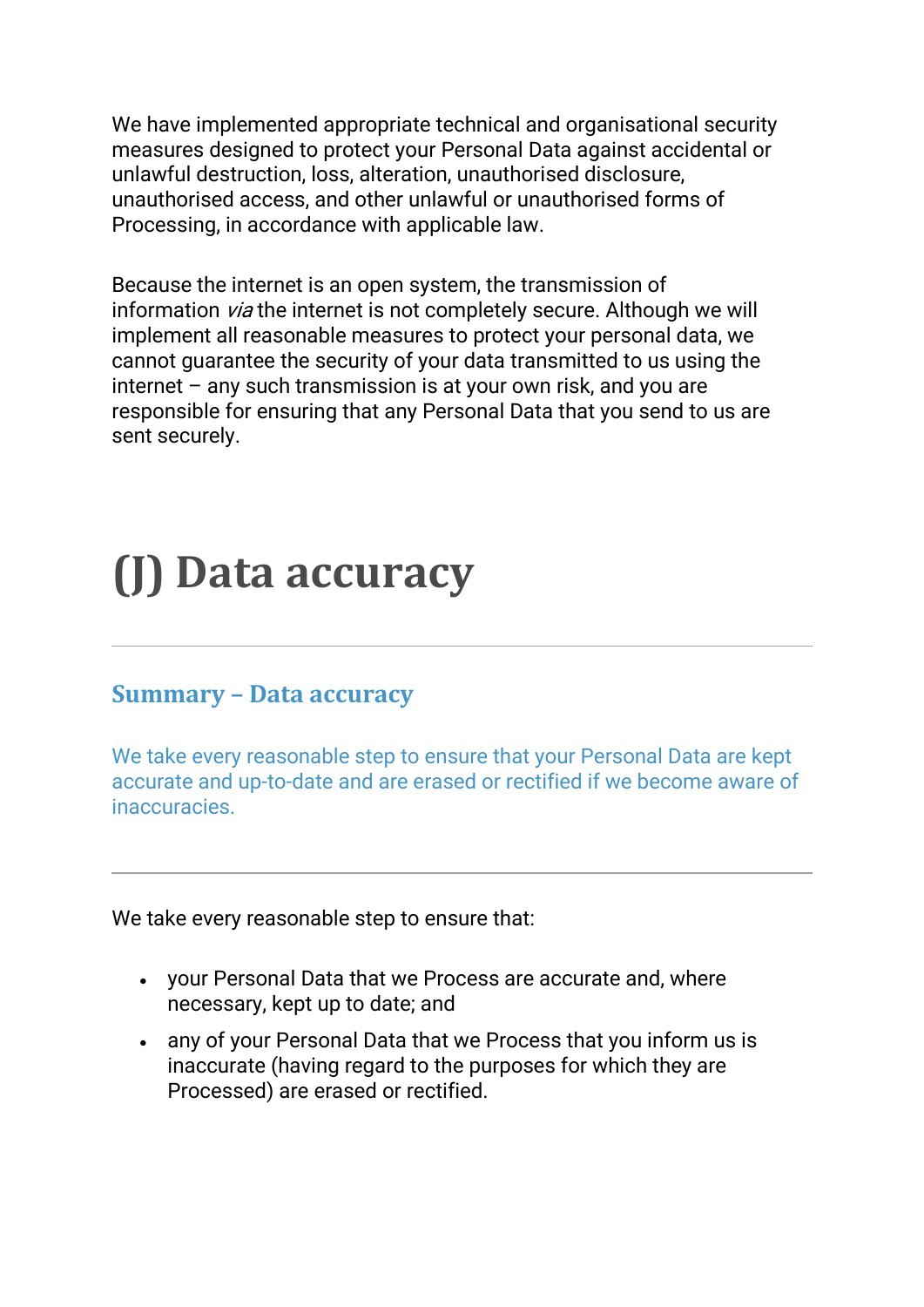# **(K) Data minimisation**

## **Summary – Data minimisation**

We take every reasonable step to limit the volume of your Personal Data that we Process to what is necessary.

We take every reasonable step to ensure that your Personal Data that we Process are limited to the Personal Data reasonably necessary in connection with the purposes set out in this Policy or as required to provide you services or access to our Apps and Sites.

# **(L) Data retention**

### **Summary – Data retention**

We take every reasonable step to ensure that your Personal Data are only retained for as long as they are needed.

We take every reasonable step to ensure that your Personal Data are only Processed for the minimum period necessary for the purposes set out in this Policy.

The criteria for determining the duration for which we will keep your Personal Data are as follows: we will retain copies of your Personal Data in a form that permits identification only for as long as is necessary in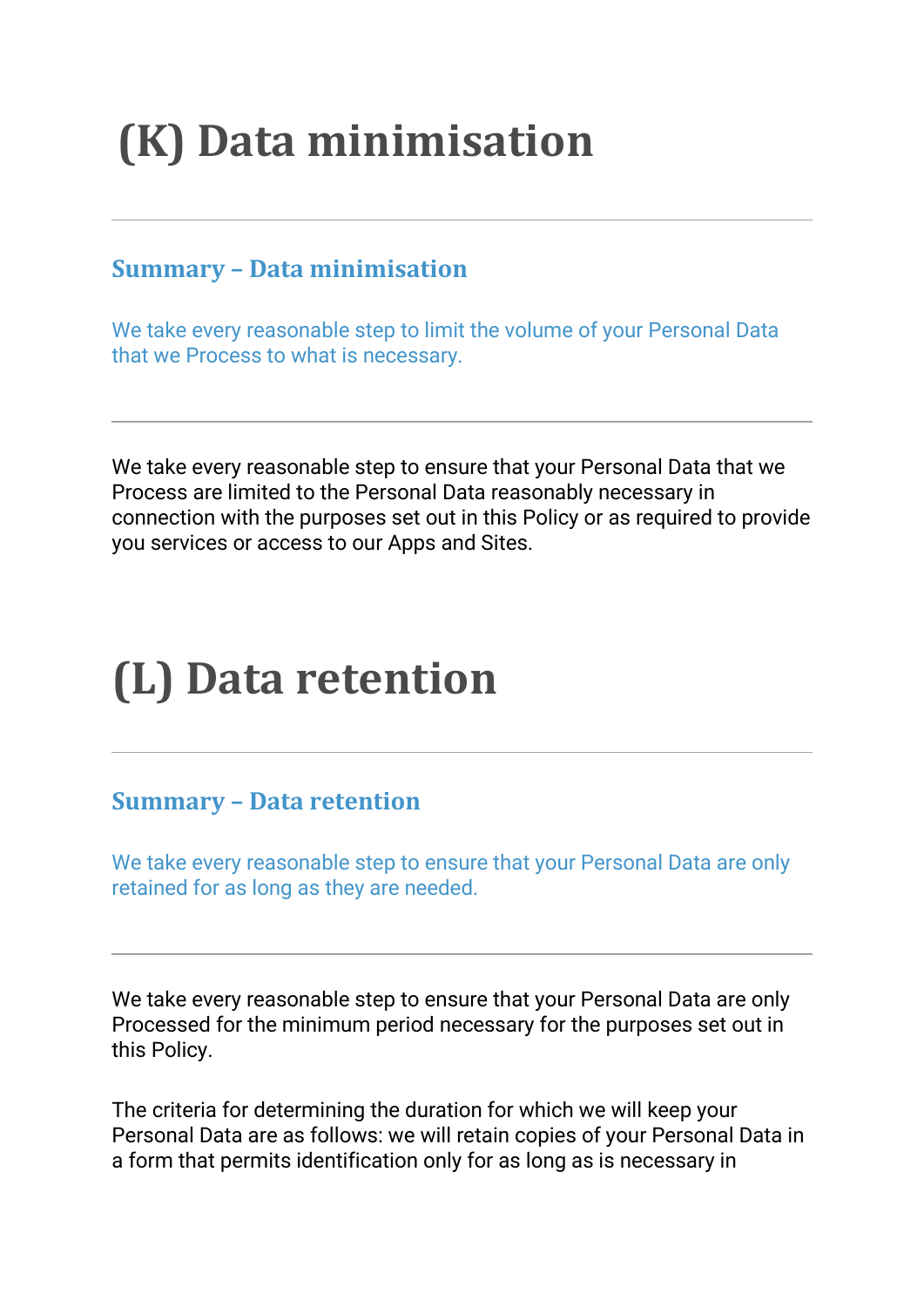connection with the purposes set out in this Policy, unless applicable law requires a longer retention period. In particular, we may retain your Personal Data for the duration of any period necessary to establish, exercise or defend any legal rights.

# **(M) Your legal rights**

### **Summary – Your legal rights**

Under applicable law, you may have a number of rights, including: the right not to provide your Personal Data to us; the right of access to your Personal Data; the right to request rectification of inaccuracies; the right to request the erasure, or restriction of Processing, of your Personal Data; the right to object to the Processing of your Personal Data; the right to have your Personal Data transferred to another Controller; the right to withdraw consent; and the right to lodge complaints with Data Protection Authorities. We may require proof of your identity before we can give effect to these rights.

Subject to applicable law, you may have a number of rights regarding the Processing of your Relevant Personal Data, including:

- the right not to provide your Personal Data to us (however, please note that we may be unable to provide you with the full benefit of our Sites, our Apps, or our services, if you do not provide us with your Personal Data – e.g., we may not be able to process your orders without the necessary details);
- the right to request access to, or copies of, your Relevant Personal Data, together with information regarding the nature, Processing and disclosure of those Relevant Personal Data;
- the right to request rectification of any inaccuracies in your Relevant Personal Data;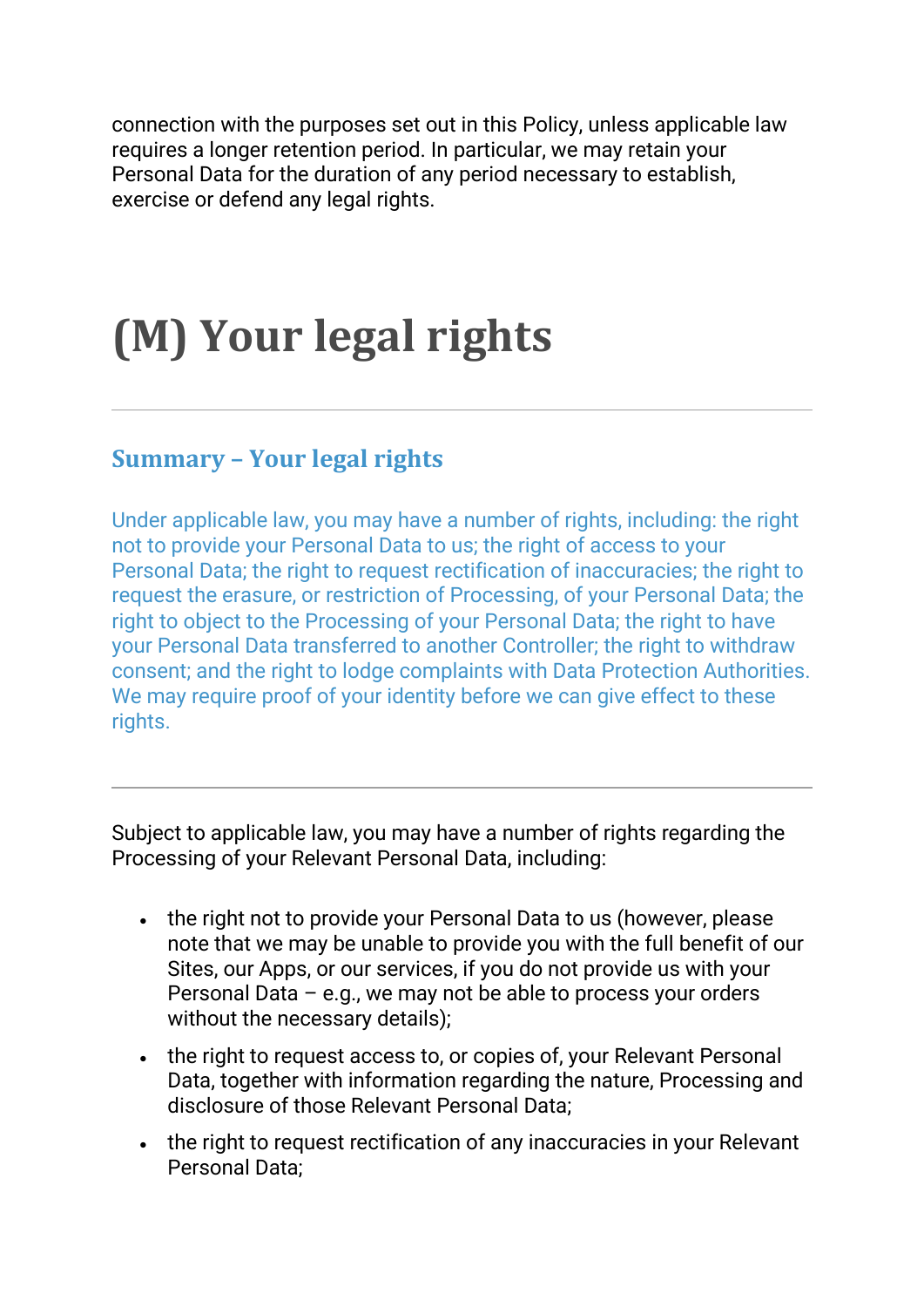- the right to request, on legitimate grounds:
	- o erasure of your Relevant Personal Data; or
	- o restriction of Processing of your Relevant Personal Data;
- the right to object, on legitimate grounds, to the Processing of your Relevant Personal Data by us or on our behalf;
- the right to have certain Relevant Personal Data transferred to another Controller, in a structured, commonly used and machinereadable format, to the extent applicable;
- where we Process your Relevant Personal Data on the basis of your consent, the right to withdraw that consent (noting that such withdrawal does not affect the lawfulness of any Processing performed prior to the date on which we receive notice of such withdrawal, and does not prevent the Processing of your Personal Data in reliance upon any other available legal bases); and
- the right to lodge complaints with a Data Protection Authority regarding the Processing of your Relevant Personal Data by us or on our behalf.

This does not affect your statutory rights.

To exercise one or more of these rights, or to ask a question about these rights or any other provision of this Policy, or about our Processing of your Personal Data, please use the contact details provided in Section (R) below. Please note that:

• we may require proof of your identity before we can give effect to these rights; and

where your request requires the establishment of additional facts (e.g., a determination of whether any Processing is non-compliant with applicable law) we will investigate your request reasonably promptly, before deciding what action to take.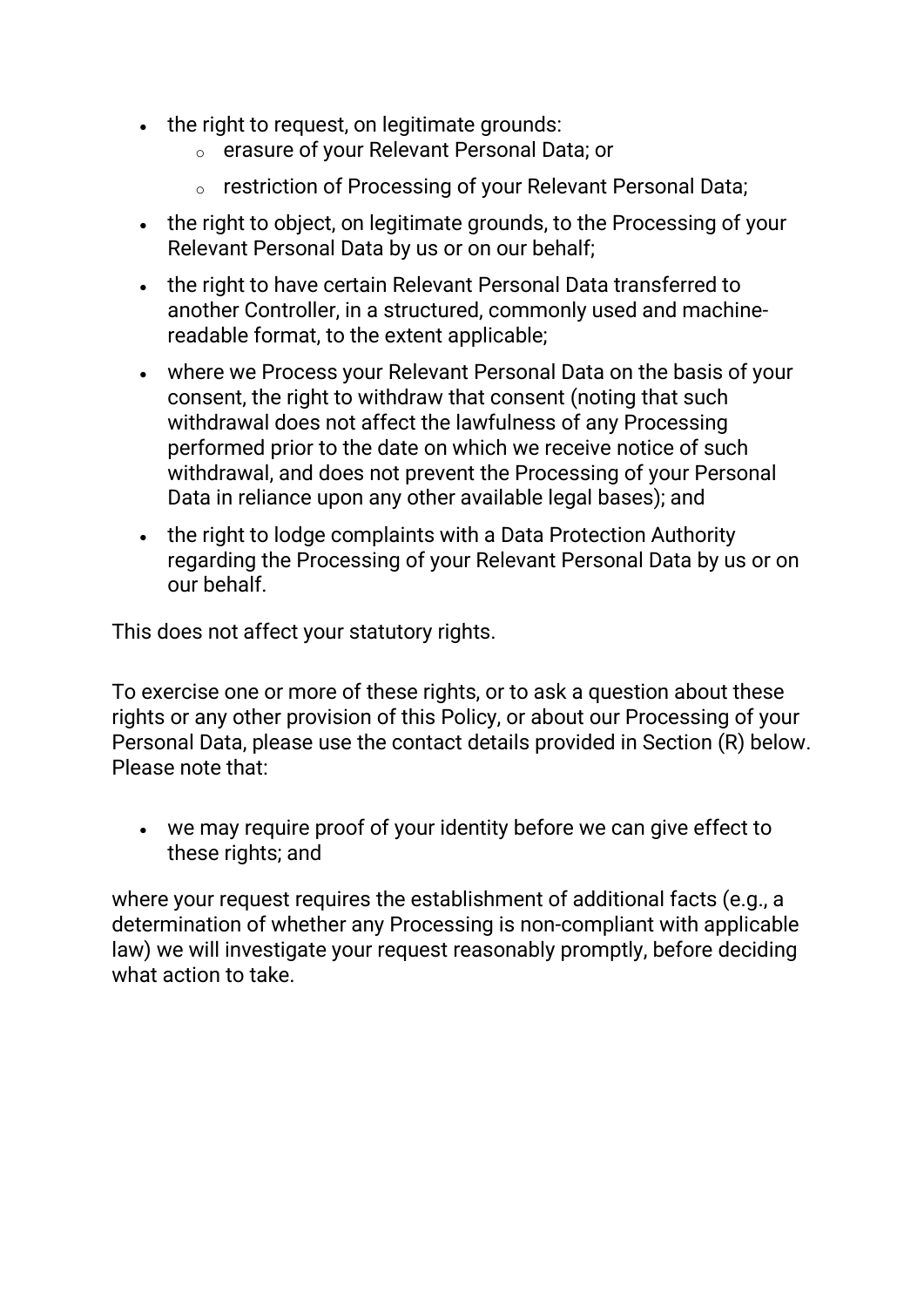# **(N) Cookies and similar technologies (Cookie Policy)**

## **Summary – Cookies and similar technologies**

We may Process your Personal Data by placing or reading Cookies and similar technologies in accordance our cookie policy set out below

### Cookie Policy

#### What is a cookie?

A cookie is a piece of data stored on your computer and tied to information about you. By using and browsing our Sites, you consent to the use by us and third parties of cookies and other technologies in accordance with this Policy.

#### What are the different types of cookies?

First party cookies are our own cookies set by our Site, controlled by us, and used to provide information about the usage of our Site.

Third party cookies are cookies from any other domain. Some of our business partners (for example, third-party advertisers) may use cookies on the Site, in emails or in our advertisements on other websites to allow them to deliver the services they are providing. In order to create a user-friendly experience, some of our third-party promotions and advertisements are designed to automatically transmit users' information onto the third party's landing page when you choose to "click" upon a third party's advertisement or promotion. We do not control these third parties or their use of cookies. As such, this Policy covers the use of cookies by the Company and does not cover the use of cookies by any third-party advertisers. Please check the websites of those third parties for details on how they use cookies.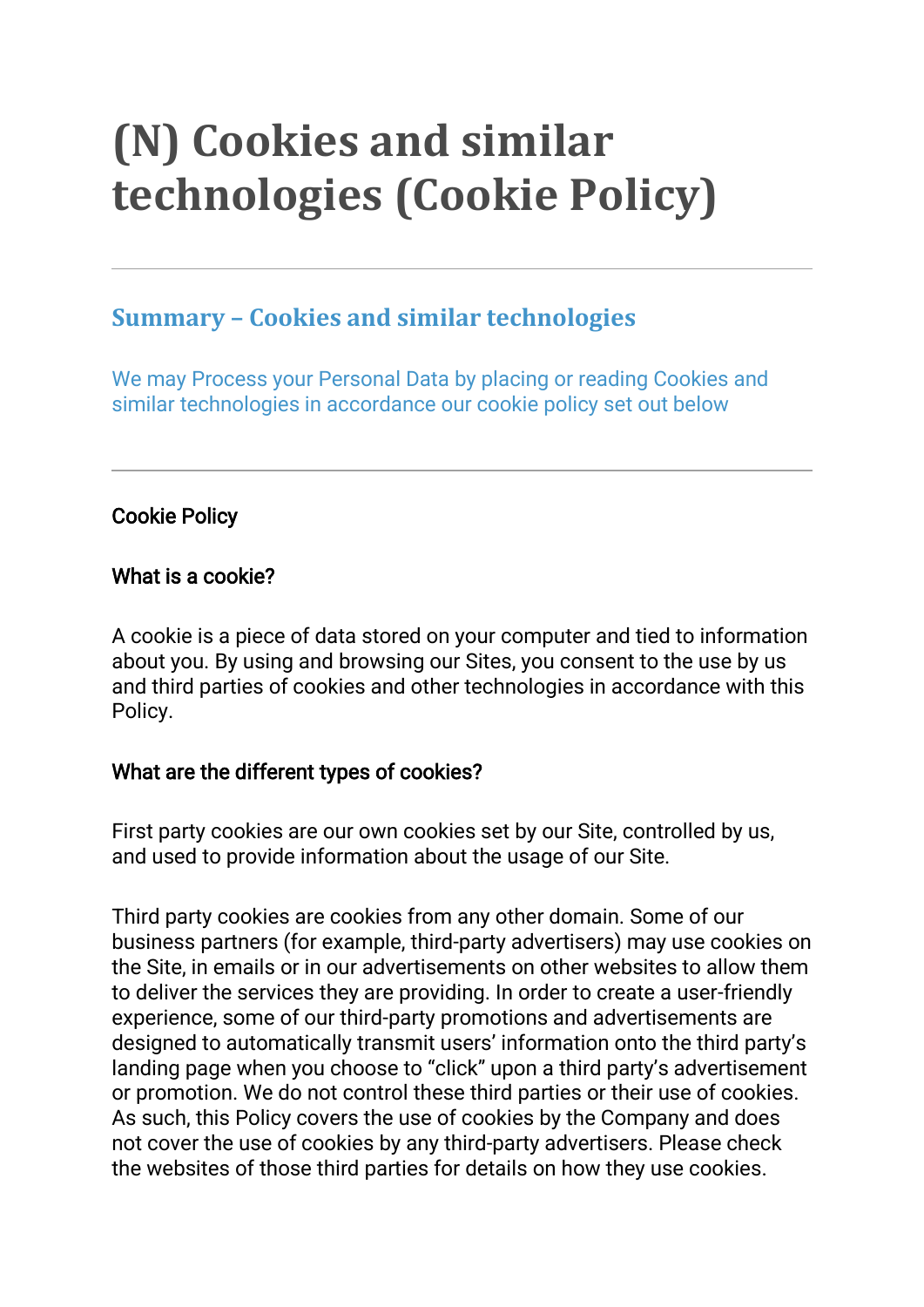#### How long do cookies stay on your computer?

Two types of cookies may be used on the Site, session cookies and persistent cookies.

Session cookies are temporary cookies that remain in your browser or device until you leave the site; they are deleted from your device once you leave the Service.

Persistent cookies are small files stored on your hard drive until you delete them or until they reach their expiry date. These may, for example, be used to remember your preferences when you use the Site, recognise you on your return, and enhance your experience on the Site (see more about profiles below). Use of a persistent cookie is not linked to any personally identifiable information while on the Site except if you choose to store your user names and PINs so that you do not have to enter them each time you access your accounts. Then, a persistent cookie will be stored on your computer, which is linked to your account information. If you reject the persistent cookie, you may still use the Site but you will be limited in some areas of it.

#### How do we use cookies?

We may use cookies for the following purposes (either on our own or by using third party services):

- Authentication and Preferences: Cookies can be used to recognise you when you visit our Sites, remember your preferences (such as languages and communication preferences), and customise your experience with using our Sites and Services.
- Security: Cookies may enable and support our security features and to help us detect malicious activity.
- Advertising: Cookies allow us to bring you advertising both on and off our Sites. We may also use a cookie to learn whether someone who saw an ad later visited and took an action on the advertiser's site. Similarly, our partners may use a cookie to determine whether we've shown an ad and how it performed, or provide us with information about how you interact with ads. We may also work with a partner to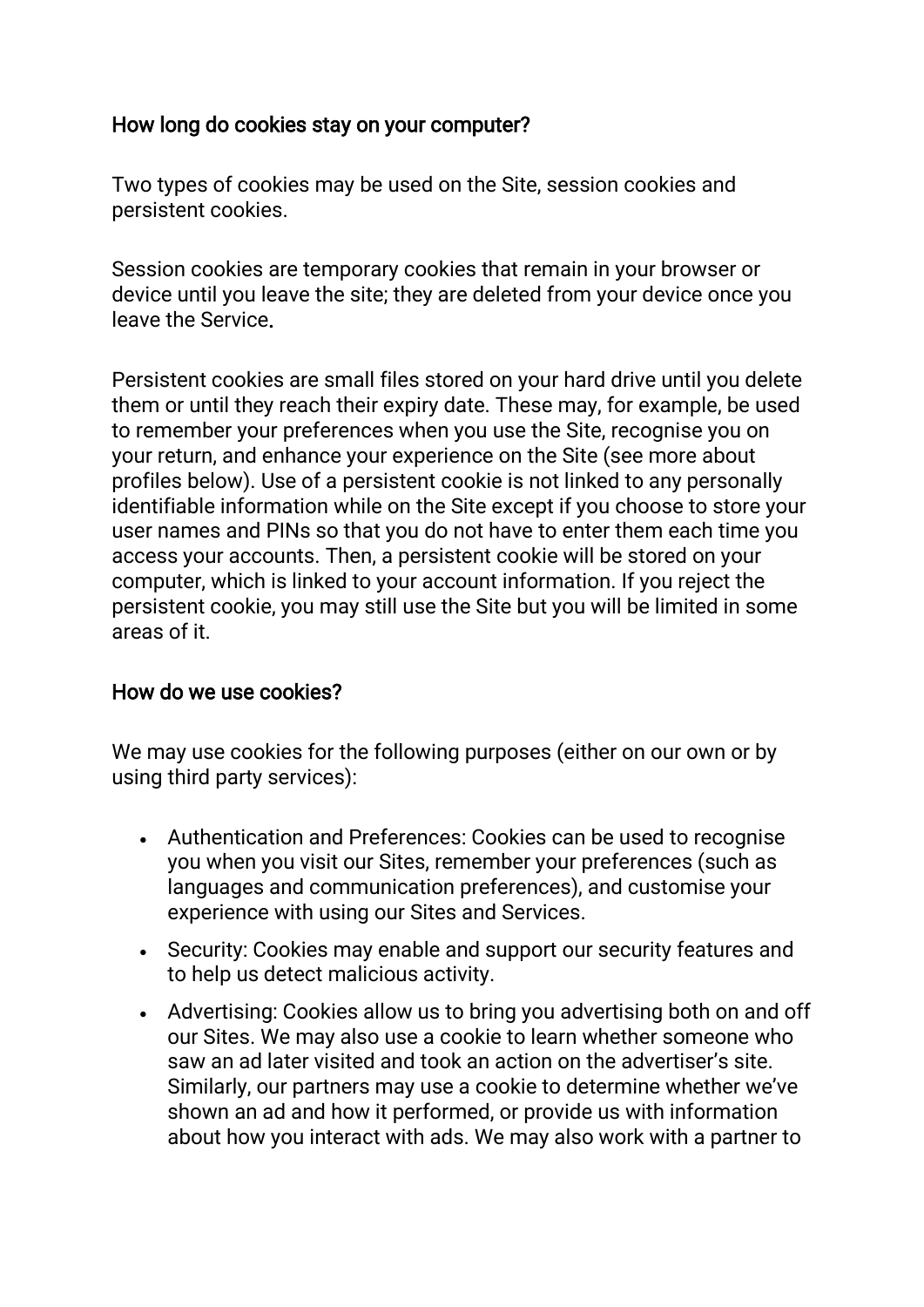show you an ad on or off our Sites, such as after you have visited a partner's site or application.

- Analytics: We use cookies to understand, improve, and research products, features, and services, including when you access our Sites from other websites, applications, or devices such as your mobile device.
- Geo-Location Information: Some devices allow applications to access real-time location-based information (for example, GPS). Some photos or other contact you place within our Service may contain recorded location information. We may use this information to optimise your experience. Also, some of the information we collect from a device, for example IP address, can sometimes be used to approximate a device's location.
- Flash Cookies: We may, in certain situations, use Adobe Flash Player to deliver special content, such as video clips or animation. Flash cookies are stored on your device, but they are managed through an interface that is different from the one provided by your web browser. This means that it is not possible to manage Flash cookies at the browser level in the same way you would manage other types of cookies. Instead, you can access your Flash management tools from Adobe's website directly.

#### What other technologies do we use?

#### Log Files

Like most websites, our servers use log files to analyse trends, administer our sites, track user's movement in the aggregate, and gather broad demographic information for aggregate use. The log file information consists of IP addresses, browser type, browser language, referring URL, platform type, etc., and is not linked to identifiable personal information.

#### Clear Gifs

Clear gifs are tiny graphics with a unique identifier, similar in function to cookies, and we may use them to track the online movements of our users. Clear gifs are invisible on the page and are much smaller than cookies, about the size of the period at the end of this sentence. We may also use clear gifs in our HTML-based emails to let us know which emails have been opened by the recipients. This allows us to gauge the effectiveness of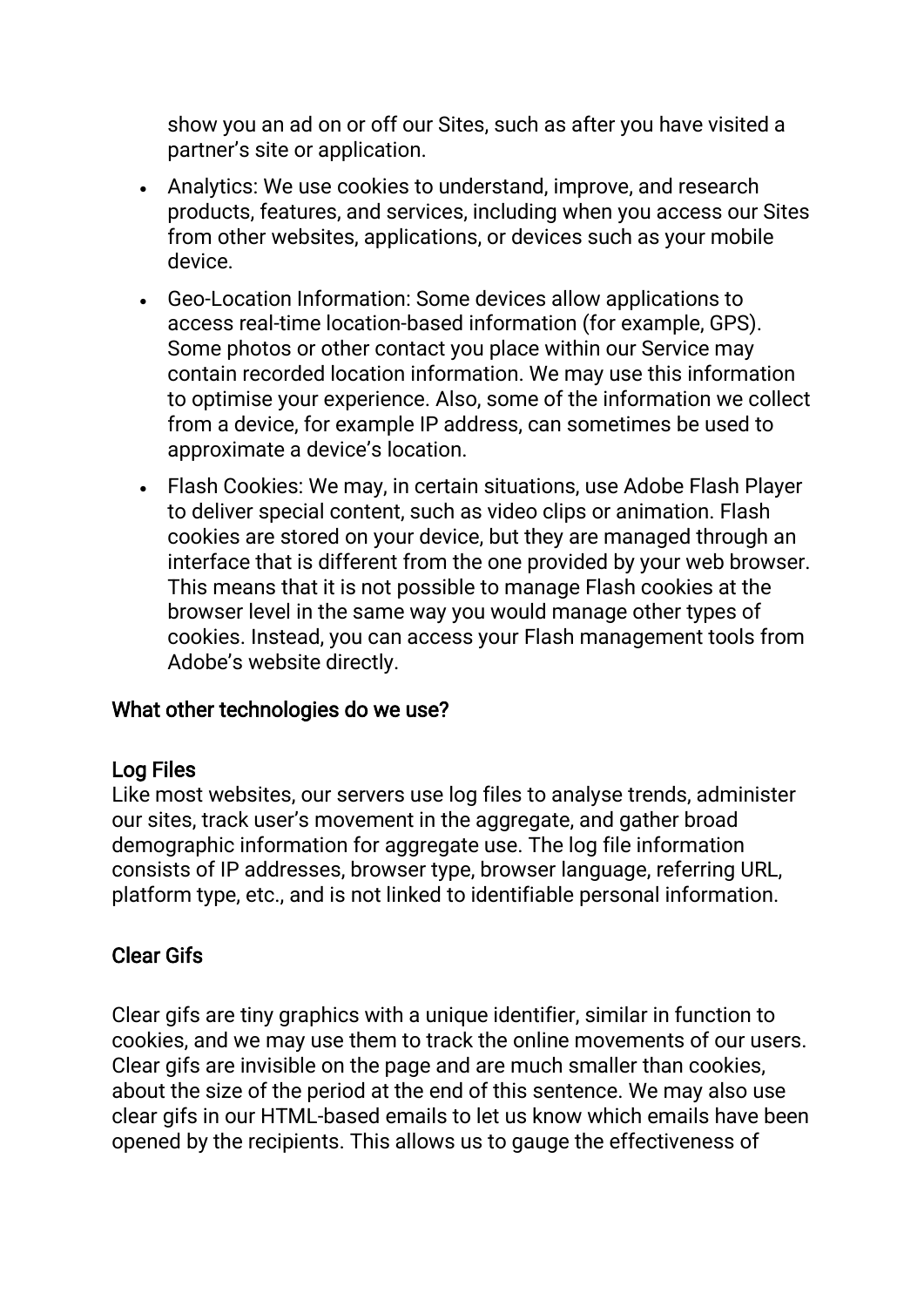certain communications and the effectiveness of our marketing campaigns.

### Profile

We may store information that we collect to create a profile of our users. A profile is stored information that we keep on individual users that detail their viewing preferences. Consequently, collected information may be tied to users' personally identifiable information to improve the content of the Site for users, improve our Services and provide new services that are likely to be of interest to users and to direct pertinent product updates and marketing promotions to users if they have opted in to receive those promotions. We do not share personally identifiable elements of a user's profile with other third parties. User profiles are shared in aggregate form only.

### Do Not Track Response

Certain web browsers may allow you to enable a "do not track" option that sends signals to the websites you visit indicating that you do not want your online activities tracked. This is different from blocking cookies as browsers with the "do not track" option selected may still accept cookies. Right now, there is no industry standard for how companies should respond to "do not track" signals, although one may be adopted in the future. We do not respond to "do not track" signals at this time. If we do so in the future, we will modify this Privacy Policy accordingly.

### Can I Change My Cookie Preferences?

Browser settings allow you to choose whether or not to accept cookies or limit certain cookies. Most browsers also provide functionality that lets you review and erase cookies. If you use our Sites without changing your browser settings, we will assume that you are happy to receive all cookies on our Sites. Please be aware that if cookies are disabled, not all features of the Site may operate as intended.

Your mobile operating system may let you opt out from having your information collected or used for interest-based advertising on mobile devices. You should refer to the instructions provided by your mobile device's manufacturer, but this functionality is usually available in the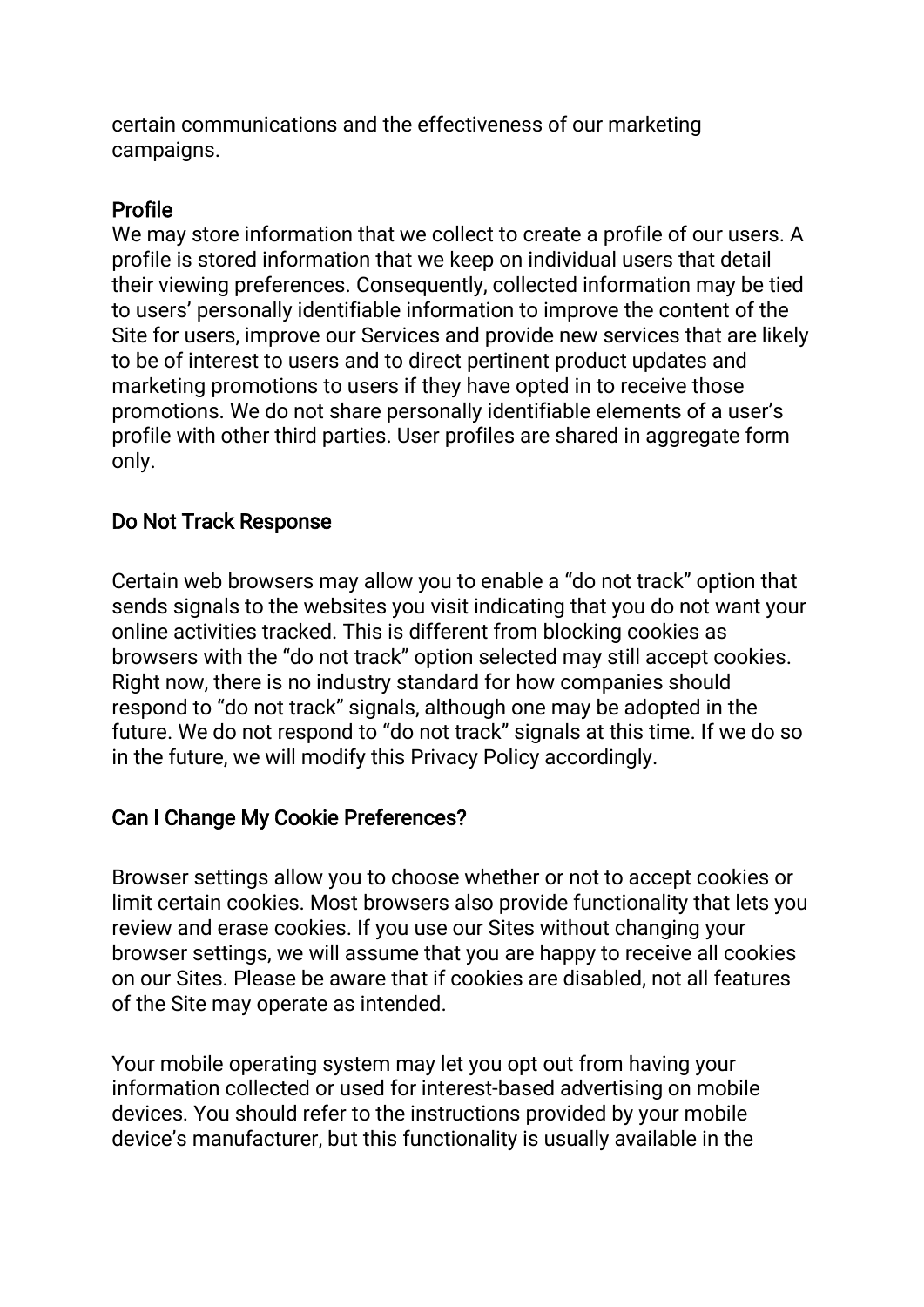"Settings" section of your device. You can also stop us from collecting information through our applications by uninstalling our applications.

# **(O) Terms of Service**

### **Summary – Terms of Service**

The relevant Terms of Service located on our websites will govern use of our Sites and our Apps.

All use of our Sites, our Apps, or our services is subject to applicable Terms and Conditions which are available on our websites. We recommend that you review our terms of service regularly, in order to review any changes we might make from time to time.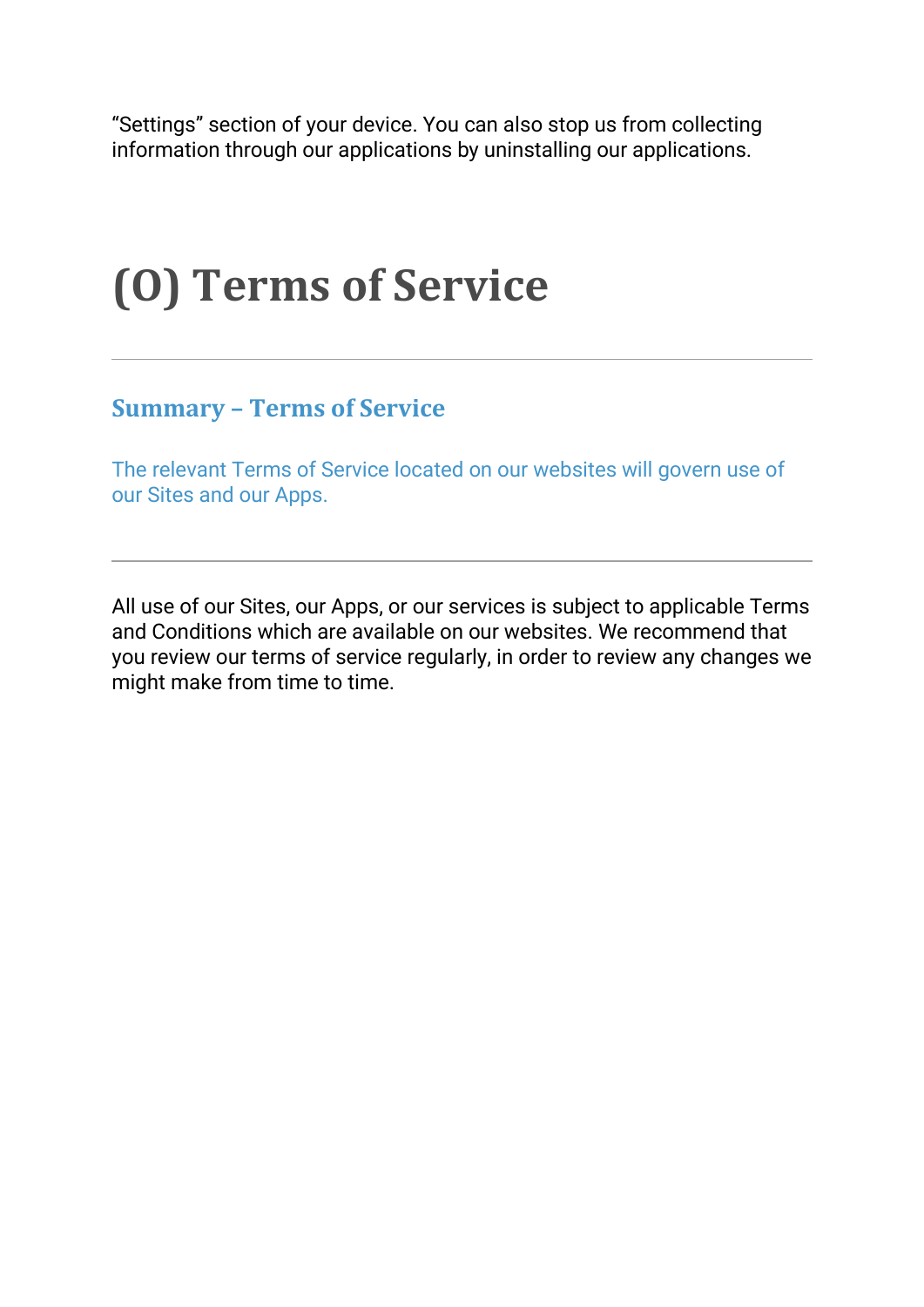# **(P) Direct marketing**

### **Summary – Direct marketing**

We may Process your Personal Data to contact you with information regarding services that may be of interest to you. You may unsubscribe for free at any time.

We may Process your Personal Data to contact you via email, telephone, direct mail or other communication formats to provide you with information regarding services that may be of interest to you. If we provide services to you, we may send information to you regarding our services, upcoming promotions and other information that may be of interest to you, using the contact details that you have provided to us and always in compliance with applicable law.

You may unsubscribe from our promotional email list at any time by following the unsubscribe instructions included in every promotional email we send. We will not send you promotional emails from a list you have selected to be unsubscribed from, but we may continue to contact you to the extent necessary for the purposes of any services you have requested or from additional lists you have signed up under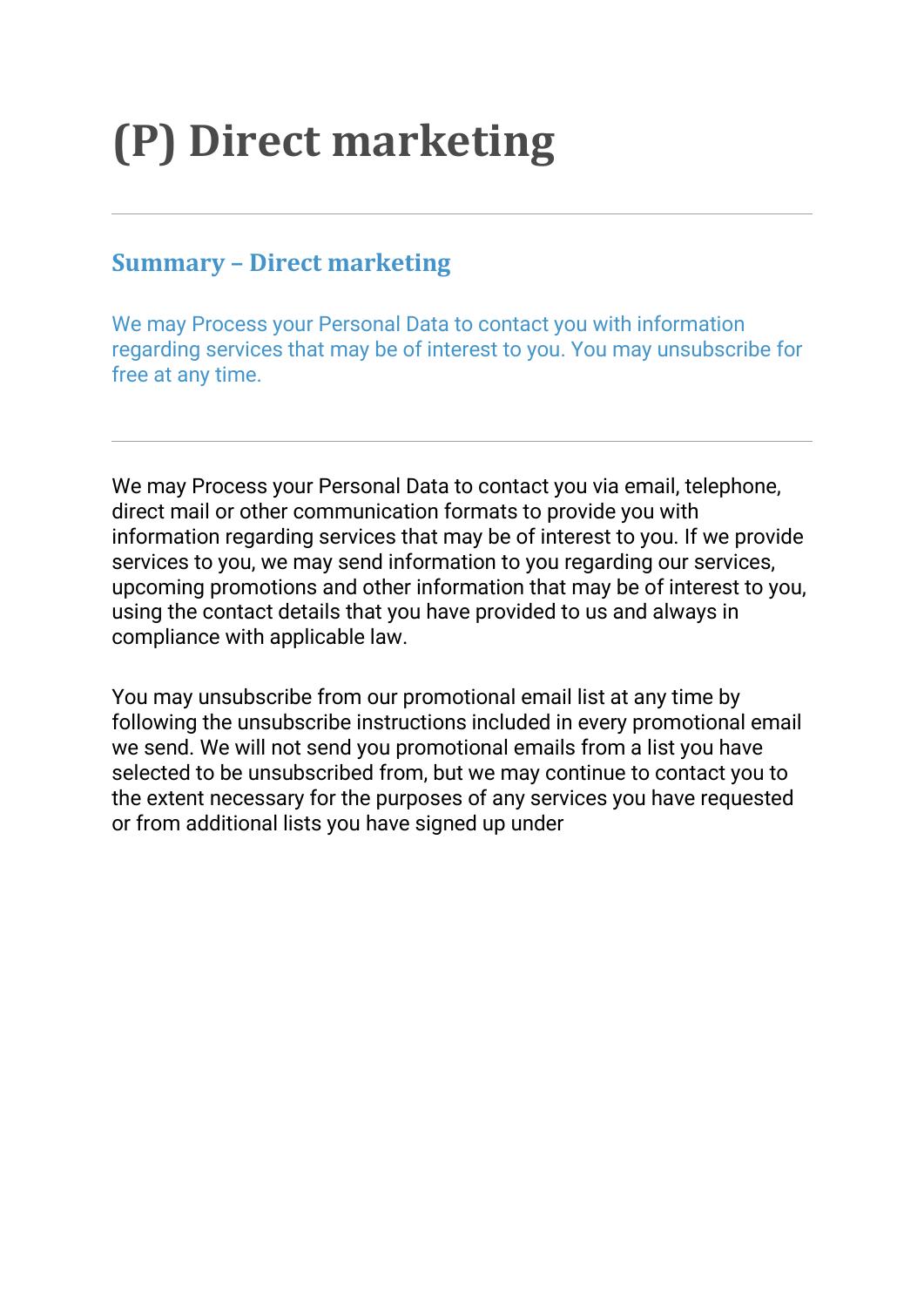## **(Q) Contact details and Data Protection Officer**

## **Summary – Contact Details**

You may contact us using the web form [https://progressit.london/Contact-](https://progressit.london/Contact-IT-Support-London)[IT-Support-London.](https://progressit.london/Contact-IT-Support-London)

Please contact us using the web form [https://progressit.london/Contact-](https://progressit.london/Contact-IT-Support-London)[IT-Support-London](https://progressit.london/Contact-IT-Support-London) to submit a Data Subject Access Request; to submit a Data Subject Erasure Request; to exercise other rights regarding your data; to provide any comments, questions or concerns about any of the information in this Policy; or to raise any other issues regarding the Processing of Personal Data carried out by us. Your request will be routed to our privacy team.

You may also contact us at *[privacy@progressit.london](mailto:privacy@progressit.london)* or as follows:

Progress IT London Ltd North London Business Park Building 3 Oakleigh Road South London N11 1GN Telephone: +44 (0) 203 358 0070

Our Data Protection Officer may be contacted at [dpo@progressit.london](mailto:dpo@progressit.london)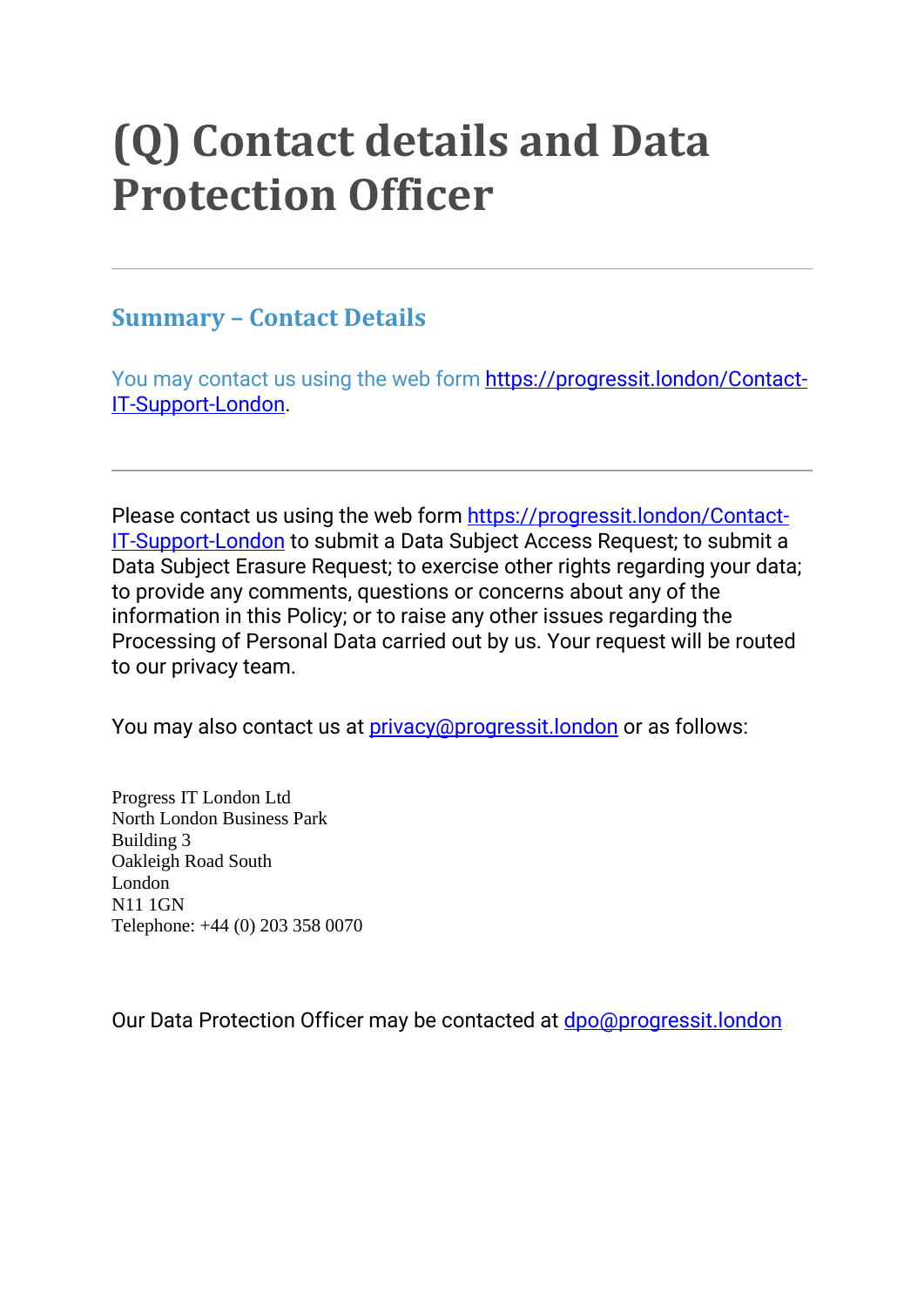# **(R) Definitions**

- "App" means any application made available by us (including where we make such applications available via third party stores or marketplaces, or by any other means).
- "Adequate Jurisdiction" a jurisdiction that has been formally designated by the European Commission as providing an adequate level of protection for Personal Data.
- "Cookie" means a small file that is placed on your device when you visit a website (including our Sites). In this Policy, a reference to a "Cookie" includes analogous technologies such as web beacons and clear GIFs.
- "Controller" means the entity that decides how and why Personal Data are Processed. In many jurisdictions, the Controller has primary responsibility for complying with applicable data protection laws.
- "Data Protection Authority" means an independent public authority that is legally tasked with overseeing compliance with applicable data protection laws.
- "EEA" means the European Economic Area.
- "Personal Data" means information that is about any individual, or from which any individual is directly or indirectly identifiable, in particular by reference to an identifier such as a name, an identification number, location data, an online identifier or to one or more factors specific to the physical, physiological, genetic, mental, economic, cultural or social identity of that individual.
- "Process", "Processing" or "Processed" means anything that is done with any Personal Data, whether or not by automated means, such as collection, recording, organisation, structuring, storage, adaptation or alteration, retrieval, consultation, use, disclosure by transmission, dissemination or otherwise making available, alignment or combination, restriction, erasure or destruction.
- "Processor" means any person or entity that Processes Personal Data on behalf of the Controller (other than employees of the Controller).
- "Relevant Personal Data" means Personal Data in respect of which we are the Controller. It expressly does not include Personal Data of which we are not the Controller.